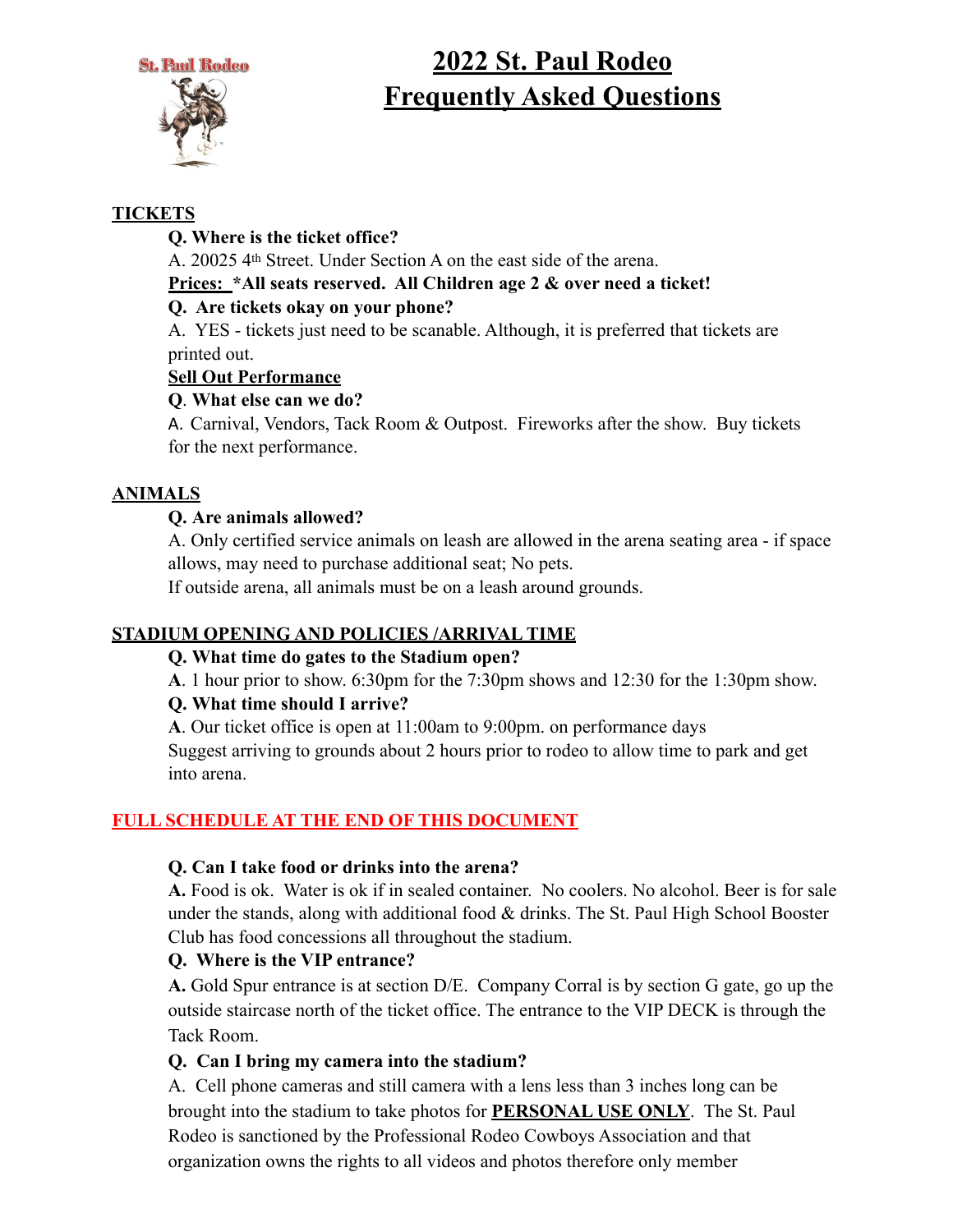photographers, the St. Paul Rodeo or the PRCA are allowed to sell photos or use them for any commercial purposes. Those with cameras with lenses over 3 inches must return those to their car or proceed to the rodeo house to discuss a camera pass.

#### **ATM**

#### **Q**. **Where are the ATM's?**

**A**. By ticket office and by section D&E.

#### **Changing Tables/ Family Tent**

#### **Q. Where are the changing tables, family tent?**

**A.** Changing tables in Family Tent located in carnival area near the Jaycees Beer Garden.

#### **FIREWORKS**

#### **Q. Where is best place to view?**

**A.** Outside of arena on south side in parking lot area. Or if sitting in arena, sections F & G are uncovered and best to view from your seat.

**Q**. What time do they start?

**A.** When the rodeo performance ends; sometime between 9:45 and 10:15 p.m.

#### **BEER TOKENS/ID CHECK**

#### **Q. Do I have to buy tokens to buy beer?**

 **A**. Yes. Beer sales will be by token this year – tokens are available adjacent to the beer stands in Sections A/B, D, F & G in Tack Room Saloon and the Outpost. The Ticket office will also have tokens available for sale and there are token booths outside of the stadium near the Tack Room and Outpost. The tokens are taken at all venues on the rodeo grounds – the Bullpen run by the Jaycees takes different tokens.

#### **Q. Do I have to show my ID to purchase alcohol?**

**A**. All guests should be prepared to show their ID if a server asks, The policy for the rodeo is to use the ID verification machines and check ID's for those who look under 30 years of age when purchasing tokens and/or when being served at the beer stands, Outpost or Tack Room Saloon. After ID verification guests will receive a plastic band verifying them 21 and over that can be left on the entire event and they will not need to stand in line to get the ID verified unless they lose the wrist band. Even with a wrist band patrons may be asked to show their ID when purchasing alcohol.

#### **CARNIVAL**

#### **Q**. **What is the cost of a wrist band?**

**A.** Pre-sale discount rate of \$30 if purchased from St. Paul Rodeo Ticket Office by June 30. Price increases to \$35 June 30 – July 4 when purchased on site from Davis Shows ticket booth.

#### **DAVIS SHOWS (Carnival Operator)**

**Q**. How do I reach Davis Shows?

**A.** Pat Davis ph. is 503-539-4526, or Jessy 503-656-0225.

**Q. How old do you need to be to work for Davis shows?** 

**A.** 18 years old.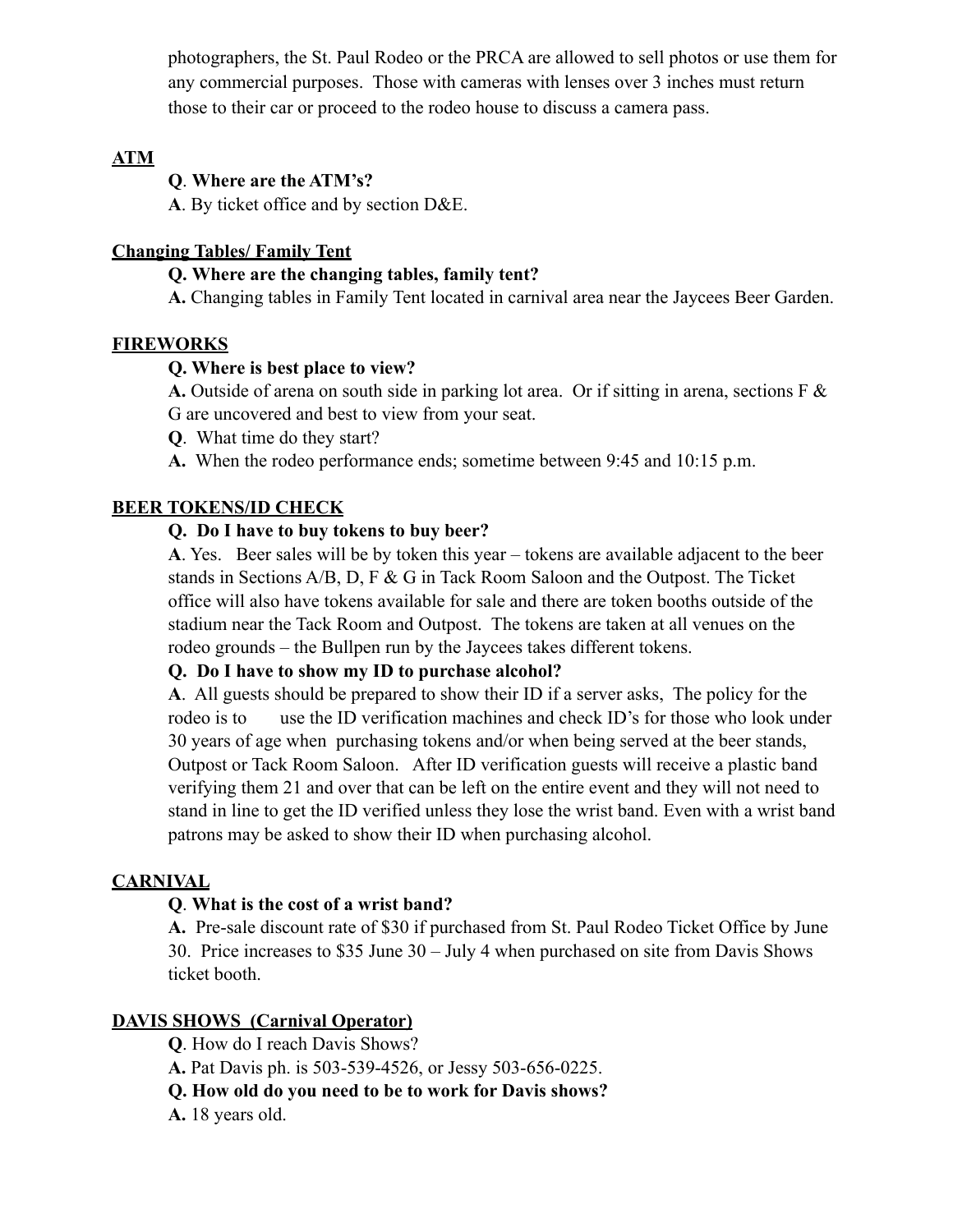## **FIRST AID, LAW ENFORCEMENT AND EMERGENCY PREPAREDNESS**

## **Q. What do I do in case of an emergency?**

 **A.** Follow the directions of first responders and St. Paul Rodeo staff. When arriving at the stadium be aware of your nearest exit.

#### **Q. Where is first aid located?**

**A**. The first aid tent/cooling center is located near the ticket office.

#### **Marion County Sheriff**

#### **Q**. **Where is the Marion County Command Unit?**

**A.** The Command Unit is located at the corner of 2nd and Park.

#### **Where are fire extinguishers?**

**A.** Fire extinguishers are located throughout the rodeo grounds at the Hall of Fame tent, Outpost Tent, Bull Pen, Ticket office, Gate D/E, Tack Room, Rodeo House, Entry Office. Additionally, the fire department is stationed around the stadium.

#### **Q. Do you have any Wheelchairs or Scooters to Rent?**

**A.** We do not have any mobility devices for rent onsite – we suggest you rent them before making your way to the rodeo.

#### **HOSPITALITY TENT \***

## **\*Only VIP's, Contestants & Sponsors are allowed. They must have a hospitality pass.**

#### **Q**. **Hours?**

**A.** 5:30-8pm for all evening shows.

11:30am-2pm on the day of the 4th

#### **Q. Location?**

**A.** It is on the south side of the arena. Large, white tent with red & white striped roof.

## **LOST**

#### **Q. Where is the Lost and Found?**

**A.** Lost items may be found at the ticket office.

#### **Q. Where can I find my lost child?**

**A.** Lost children can be found at the ticket office.

#### **MEDIA**

## **Q**. **How do I get a press pass?**

**A.** All press must have a valid pass & check in at the Rodeo House on Malo Avenue located on the south side of the arena. It is the large two story gray house across from the Hall of Fame Tent. Valid passes must be visible at all times. Only journalists with valid assignments will be granted press passes due to the limited space available.

#### **PROGRAMS**

## **Q. Where can I purchase SPR Rodeo Program?**

**A.** Program books can be purchased 1 hour prior to show, sold at each gate, Hall of Fame Tent and Ticket office for \$5. Day Sheets are \$2.

## **SOUVENIRS AND COLLECTIBLES**

## **Q. Where can I purchase St. Paul Rodeo merchandise.**

**A.** The souvenir booths are across the parking lot from the ticket office and in a tent by F gate. The Hall of Fame Tent has posters, jewelry, license plate frames and other commemorative items available for sale at the front desk.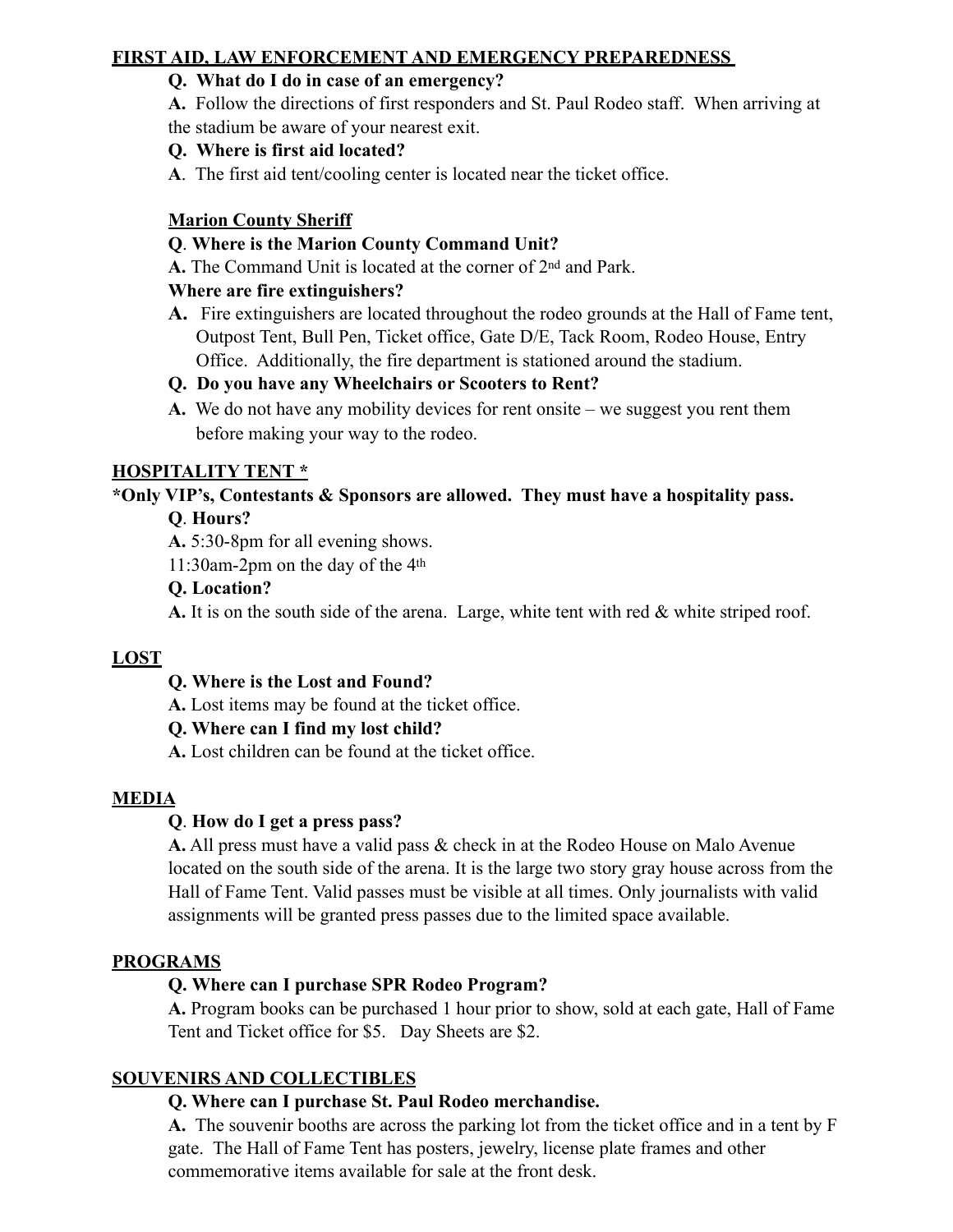#### **Q. Are there seat cushions for sale?**

**A.** Yes in the Hall of Fame tent at the Collectibles table.

#### **RODEO**

#### **Q. What is the order of the rodeo and time frame? 7:30pm-10/10:30pm**

- Grand Entry
- Bareback Riding
- Steer Wrestling
- Bull Riding
- Tie-Down Roping
- Junior Bull Riding
- Mid-Show Entertainment
- Jackpot Wild Cow Milking
- Saddle Bronc Riding
- Team Roping
- Barrel Racing
- Fireworks!

## **Q. Do the daily riders change?**

**A.** Yes, we will not know the line-up until the contestants arrive because they might not show up.

#### **Q. When is the championship round?**

**A.** St. Paul does not have a "short go" but the champions will be determined during the final performance.

#### **OUTPOST**

#### **Q. Where is the "Outpost"? What is available in that area?**

- o Adjacent to River Road next to the Hall of Fame Tent and West of the Arena wall
- o 21 and Over tent with full bar, food for purchase and live streaming of the rodeo.
- o Coke products, water, Coors, Coors light, Pendleton Whisky and full compliment of cocktails.

#### **SCHEDULE:**

June 30: Private Event

- July 1: 4 8pm. Private Event: 9pm open to the public
- July 2: 4pm
- July3: 4pm
- July 4: noon

#### **HALL OF FAME TENT**

## Q. **Where is the "Hall of Fame Tent"? What is available in that area?**

**A.** Adjacent to River Road next to the Outpost and West of the Arena wall. Family friendly tent with Coke and Coors products for sale, Information Booth, Hall of Fame Display and Collectibles sales.

#### **SCHEDULE:**

June 30: opens 4pm July 1: opens 4pm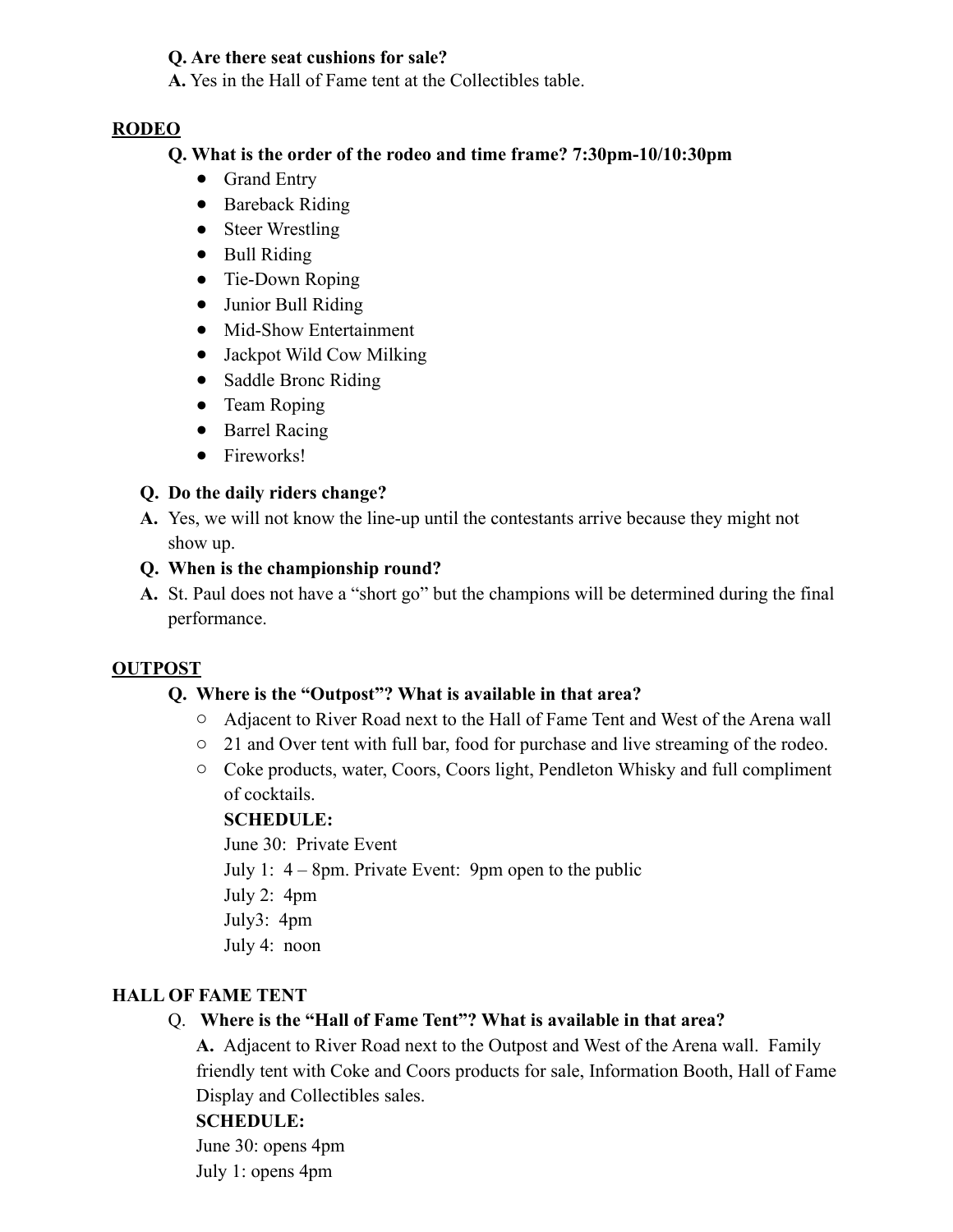July 2: opens 3pm – Free Live Entertainment Cowboy Poet Tom Swearingen and Western Musician Joni Harms from  $4 - 7$  p.m. July3: opens 3pm- Free Live Entertainment from 4 – 7. Western Musicians Joni and Olivia Harms. July 4: opens 11am – St. Paul Parish Chicken available for sale after parade

#### **CAMPING (Dry camping no hookup)**

## **Q. How do you camp or reserve your spot?**

**A.** How do you reserve a spot? Online cost is \$200 for week. You need a camper or trailer, no tents. No additional vehicles allowed on camp site.

## **PARADE**

#### **Q. What time is the Parade?**

- **A.** July 4th at 10am but roads close at 9:30am
- **Q. What is the route?**

**A.** HS, Main, Malo, 4th, Church, 2nd, Across FFA field… Picture of the parade route can be viewed on the website.

#### **List of events for families on the 4th and how long activities last**

Parade at 10:00 a.m., Carnival and Vendors open at 11:00 a.m.

11:45 am Free show with Dally and Spanky the Tiny Trio in the Warm Up Arena

## **CONTESTANTS AND COURTS**

- **Q. How do you enter the cow milking contest?**
- A. Entry office small white building in parking lot south of the grandstands.
- **Q. Where do rodeo contestants sign up?**
- A. Entry office, as a PRCA rodeo all entries are done ahead of time with the exception of walk up replacements as per PRCA rules. No local entries. With valid PRCA card, companion rodeo tickets are available but only one per contestant.
- Q. **Where do Visiting Rodeo Courts sign up?**
- A. If riding in grand entry of performance, check in with Jennifer Tickner inside arena near flag pole at least 30 minutes prior to start. Only court members allowed in the paddock area – no helpers allowed. If court members cannot handle their horses by themselves it would not be safe to ride in the grand entry.

**Court Luncheon** – is after parade on July 4 in the Hall of Fame Tent.

## **PARKING**

- **Q. Where is the VIP parking?**
- **A.** General parking lot, they will direct you
- **Q. Where do I park?**

 A. The Rodeo association has a lot adjacent to the stadium that will fill up quick, cost \$10. There is a lot just across River Road for \$10, Parking at the High School for \$10 and in town for free. Look for landmarks where you parked your car.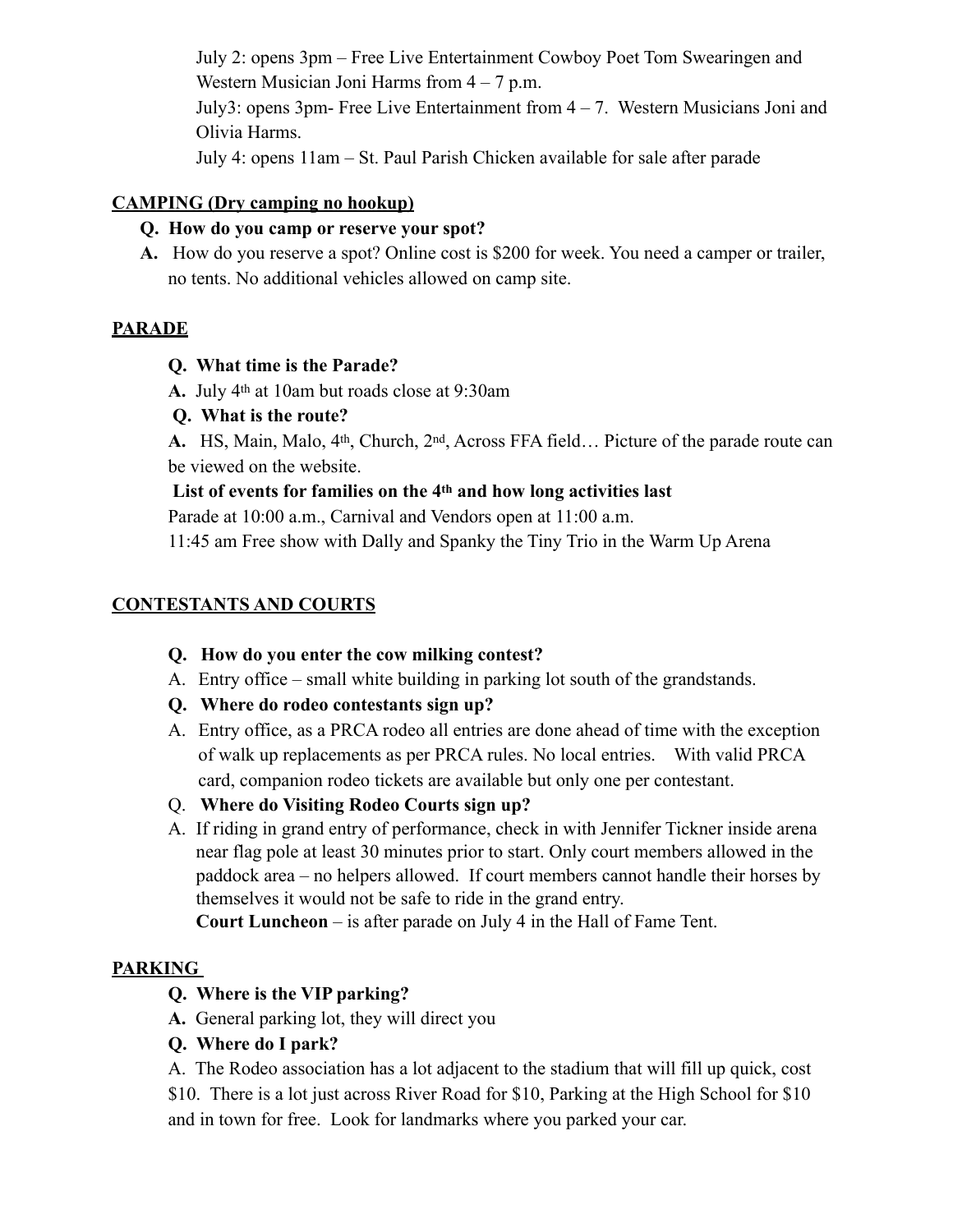## **MISCELLANEOUS**

 **Q. What is the time and entertainment and cost of the Jaycees Beer Garden?** Cover charge of \$10 at 9pm every night and live entertainment after the rodeo. Open at 7pm every evening.

- Q. **Where are the smoking/vaping areas?**
- A. There is no smoking or vaping allowed in the stadium. Exit the stadium and walk a minimum of 20 feet. Tack Room smoking is in the paddock. No smoking in any tents.

## **TRAFFIC**

## **Q. What is the best way out of the rodeo grounds?**

**A. Follow the directions and tips below:** 

## **IF YOU PARKED: IN THE RODEO LOT OR ACROSS THE STREET**

All cars will exit south immediately after the rodeo.

**To get to :** 

**SALEM:** To get to Salem head south on River Road.

**NEWBERG**: To get to Newberg turn left on Davidson, left on French Prairie and then left on McKay – **DO NOT FOLLOW 219** into St. Paul as there will be long delays.

**PORTLAND/WOODBURN/1-5**: Head south on River Road, left on Davidson, right on French Prairie—go to Woodburn to access 1-5.

## **IF YOU PARKED AT ST. PAUL HIGH SCHOOL LOT:**

All traffic will exit the lot to the north. 1-5, PORTLAND,WOODBURN: Turn left out of the lot then Turn right on McKay Road and follow the signs.

**NEWBERG:** Turn left onto Main Street go straight to Newberg.

## **IF YOU PARKED IN TOWN:**

On the east side of River Road/Main Street: Turn right when you get to Highway 219, no left turn allowed into town. Blanchet will be closed so no access to Main Street from Blanchet. On the West side of River Road: Make your way to the flagger controlled intersection at Main Street and Church. Blanchet will be closed so no access to Main Street from Blanchet. Flaggers will be located at St. Paul High School, Flashing light intersection in town at Church and Main and at the rodeo and Parochial School lot.

## **TRAFFIC TIPS:**

• Avoid Downtown St. Paul until about 11:30 p.m. there will be pedestrians and long delays.

• Do not follow your GPS back into St. Paul. Either go to Woodburn /I-5 via French Prairie Road or Newberg via McKay Road.

• Do not go to I-5 via McKay/Ehlen Road – this road is dangerous and there will likely be delays at the I-5 interchange. The Woodburn I-5 onramps are much safer.

## **STADIUM POLICIES**

- **Q. What are the Stadium Policies?**
- A. Stadium policies below

## **FOR YOUR SAFETY**

- **NO SMOKING OR VAPING**
- **NO PETS IN VENUES**
- **CERTIFIED LEASHED, SERVICE ANIMALS ALLOWED**
- **NO COOLERS**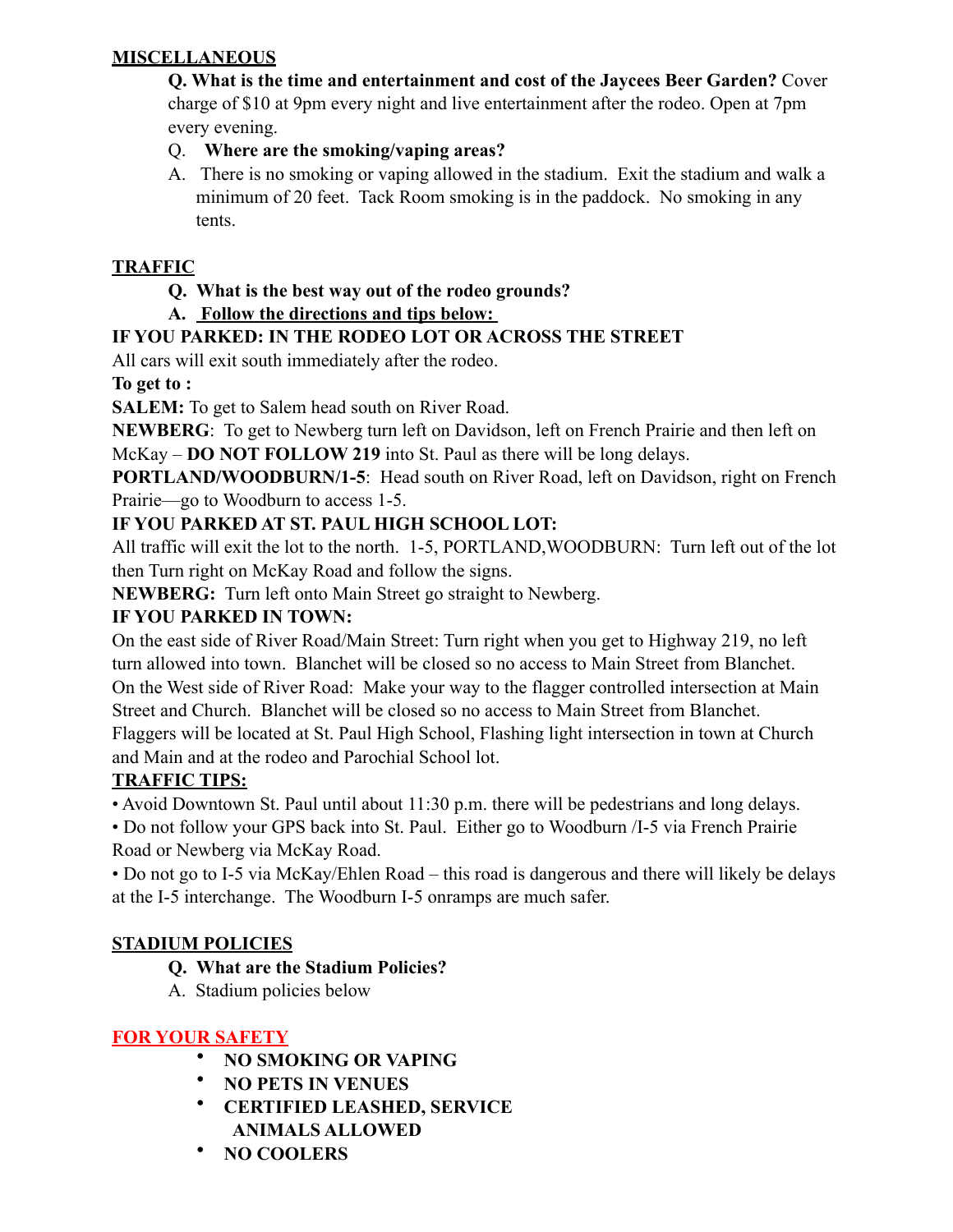- **NO LASER POINTERS**
- **NO SIGNS OVER 11 X 17 (NO STICKS ALLOWED ON SIGNS)**
- **NO FIREWORKS**
- **NO OUTSIDE ALCOHOL IN VENUES**
- **ALL BAGS ARE SUBJECT TO SEARCH AT ANY TIME**

**ALL OTHER ITEMS AT THE MANAGEMENTS DISCRETION CAMERAS** 

**PROFESSIONAL VIDEO OR STILL CAMERAS WITH LONG LENSES (OVER 3 INCHES) NOT ALLOWED IN STADIUM EXCEPT BY CREDENTIALED MEDIA.** 

# **2022 ST. PAUL RODEO SCHEDULE**

## **June**

29th 5pm Hall of Fame BBQ

## **THURSDAY JUNE 30**

| 9am                | <b>Slack</b>                                                                 |
|--------------------|------------------------------------------------------------------------------|
| 11am               | Ticket office opens                                                          |
| 3pm                | Carnival and Vendors open                                                    |
| 4pm                | Private Event – Outpost -until 9m                                            |
| 4pm                | Hall of Fame Tent opens (Until 8pm)                                          |
| 4 <sub>pm</sub>    | Jaycee's Bullpen opens – Live Music(\$10 cover starts at 8pm)                |
| 5pm                | Tack Room Saloon opens - Celebrity Bartender Night $(6:00 - 7:30 \text{pm})$ |
| 5:30 <sub>pm</sub> | Hospitality Room opens (until $8pm$ ) – must have a pass                     |
| 6:30 <sub>pm</sub> | Gates open                                                                   |
| 7:30 <sub>pm</sub> | ST. PAUL RODEO - Austin Smith First Responder Night                          |
| 9 <sub>pm</sub>    | Ticket office closes                                                         |
| After Rodeo        | Fireworks                                                                    |

#### **FRIDAY JULY 1**

| 9am                | Slack                                                                        |
|--------------------|------------------------------------------------------------------------------|
| 11am               | Ticket office opens                                                          |
| 1 <sub>pm</sub>    | <b>Tack Room Saloon Opens</b>                                                |
| 2pm                | Tack Room 50th Anniversary Concert, Jessie Leigh & David Adam Ward \$5 cover |
| 2pm                | Private Event-Outpost                                                        |
| 3pm                | Carnival and Vendors open                                                    |
| 4pm                | Hall of Fame Tent opens (Until 8pm)                                          |
| 4pm                | Jaycee's Bullpen opens – Live Music(\$10 cover starts at 8pm)                |
| 5:30 <sub>pm</sub> | Hospitality Room opens (until $8pm$ ) – must have a pass                     |
| 6:30 <sub>pm</sub> | Gates open                                                                   |
| 7:30 <sub>pm</sub> | <b>ST. PAUL RODEO</b>                                                        |
| 9 <sub>pm</sub>    | Ticket office closes                                                         |
| 9 <sub>pm</sub>    | Outpost opens                                                                |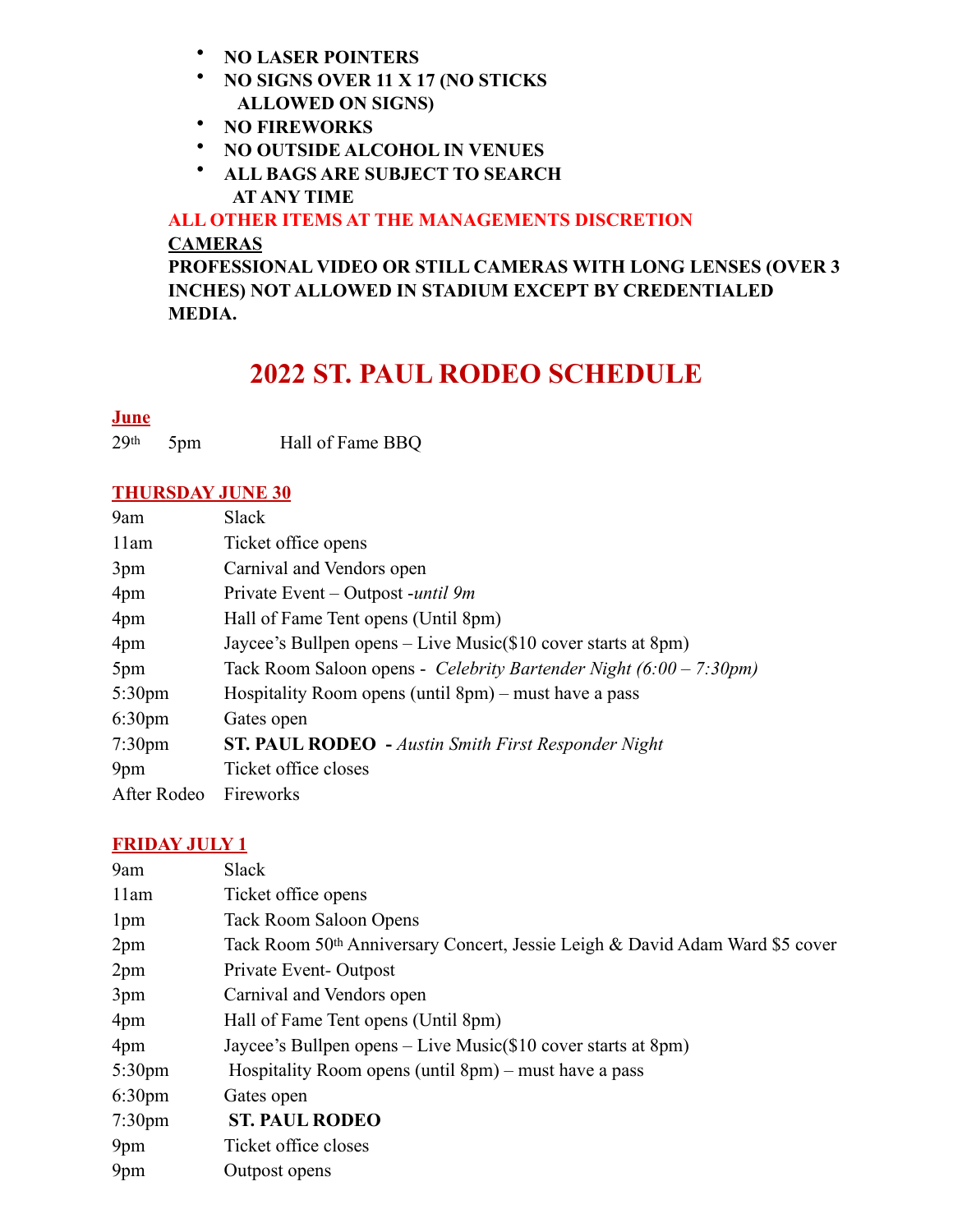## **SATUDAY JULY 2**

| 11am               | Ticket office opens                                             |
|--------------------|-----------------------------------------------------------------|
| 3pm                | Slack                                                           |
| 3pm                | Carnival and Vendors open                                       |
| 3pm                | Hall of Fame Tent opens (Until 8pm)                             |
|                    | Live Entertainment: Tom Swearingen, Cowboy Poet and             |
|                    | Joni Harms, Western Musician $(4 - 7$ pm)                       |
| 4pm                | Tack Room Saloon opens                                          |
| 4pm                | Outpost opens                                                   |
| 4pm                | Jaycee's Bullpen opens $-$ Live Music(\$10 cover starts at 8pm) |
| 5:30 <sub>pm</sub> | Hospitality Room opens (until 8pm)                              |
| 6:30 <sub>pm</sub> | Gates open                                                      |
| 7:30 <sub>pm</sub> | <b>ST. PAUL RODEO</b>                                           |
| 9 <sub>pm</sub>    | Ticket office closes                                            |
| After Rodeo        | Fireworks                                                       |

## **SUNDAY JULY 3**

| 11am               | Ticket office opens                                                               |
|--------------------|-----------------------------------------------------------------------------------|
| 3pm                | Slack                                                                             |
| 3pm                | Carnival and Vendors open                                                         |
| 3pm                | Hall of Fame Tent opens (Until 8pm)                                               |
|                    | Live Entertainment: Joni and Olivia Harms, Western Musicians $(4 - 7 \text{ pm})$ |
| 4pm                | Tack Room Saloon opens                                                            |
| 4pm                | Outpost opens                                                                     |
| 7pm                | Jaycee's Bullpen opens $-$ Live Music(\$10 cover starts at 8pm)                   |
| 6:30 <sub>pm</sub> | Gates open                                                                        |
| $7:30 \text{pm}$   | <b>ST. PAUL RODEO</b> - Beyond the Boots Night - Benefitting JCCF                 |
| 9 <sub>pm</sub>    | Ticket office closes                                                              |
| After Rodeo        | Fireworks                                                                         |

## **MONDAY JULY 4**

| 9am                | Ticket office opens                             |
|--------------------|-------------------------------------------------|
| $9:30$ am          | Roads close for parade                          |
| 10am               | Parade                                          |
| 11am               | Court Luncheon (Hall of Fame Tent)              |
| 11am               | Carnival and Vendors open                       |
| 11am               | Hall of Fame Tent opens (until 8pm)             |
| 11am               | Jaycee's Bull Pen opens                         |
| 11:30am            | Hospitality Room opens (until 2pm)              |
| 11:45am            | Entertainment "Dally and Spanky" The Tiny Trio  |
|                    | Warm-up Arena                                   |
| 12 <sub>pm</sub>   | Outpost opens                                   |
| 12 <sub>pm</sub>   | Tack Room Saloon opens                          |
| 1:30 <sub>pm</sub> | <b>ST. PAUL RODEO</b> – Family Day              |
| $5:30$ pm          | Hospitality Room opens (until 8pm)              |
| 5pm                | Free childrens Entertainment "Dally and Spanky" |